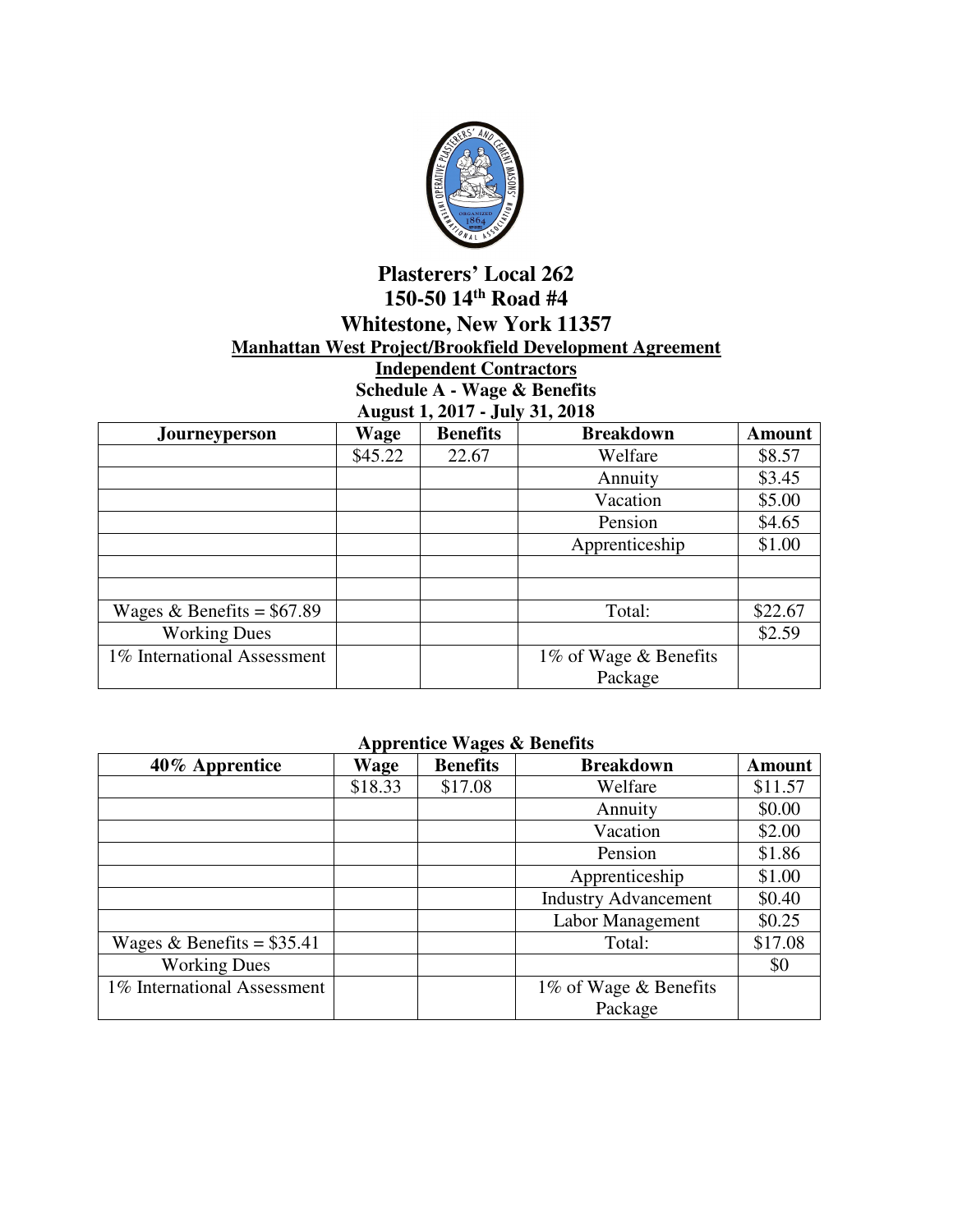| 45% Apprentice              | Wage    | <b>Benefits</b> | <b>Breakdown</b>            | <b>Amount</b> |
|-----------------------------|---------|-----------------|-----------------------------|---------------|
|                             | \$20.62 | \$17.56         | Welfare                     | \$11.57       |
|                             |         |                 | Annuity                     | \$0.00        |
|                             |         |                 | Vacation                    | \$2.25        |
|                             |         |                 | Pension                     | \$2.09        |
|                             |         |                 | Apprenticeship              | \$1.00        |
|                             |         |                 | <b>Industry Advancement</b> | \$0.40        |
|                             |         |                 | Labor Management            | \$0.25        |
| Wages & Benefits = $$38.18$ |         |                 | Total:                      | \$17.56       |
| <b>Working Dues</b>         |         |                 |                             | \$1.18        |
| 1% International Assessment |         |                 | 1% of Wage & Benefit        |               |
|                             |         |                 | Package                     |               |

| 55% Apprentice              | <b>Wage</b> | <b>Benefits</b> | <b>Breakdown</b>            | <b>Amount</b> |
|-----------------------------|-------------|-----------------|-----------------------------|---------------|
|                             | \$25.21     | \$19.53         | Welfare                     | \$11.57       |
|                             |             |                 | Annuity                     | \$1.00        |
|                             |             |                 | Vacation                    | \$2.75        |
|                             |             |                 | Pension                     | \$2.56        |
|                             |             |                 | Apprenticeship              | \$1.00        |
|                             |             |                 | <b>Industry Advancement</b> | \$0.40        |
|                             |             |                 | Labor Management            | \$0.25        |
| Wages & Benefits = $$44.74$ |             |                 | Total:                      | \$19.53       |
| <b>Working Dues</b>         |             |                 |                             | \$1.44        |
| 1% International Assessment |             |                 | 1% of Wage & Benefit        |               |
|                             |             |                 | Package                     |               |

| 60% Apprentice              | Wage    | <b>Benefits</b> | <b>Breakdown</b>            | <b>Amount</b> |
|-----------------------------|---------|-----------------|-----------------------------|---------------|
|                             | \$27.50 | \$20.61         | Welfare                     | \$11.57       |
|                             |         |                 | Annuity                     | \$1.60        |
|                             |         |                 | Vacation                    | \$3.00        |
|                             |         |                 | Pension                     | \$2.79        |
|                             |         |                 | Apprenticeship              | \$1.00        |
|                             |         |                 | <b>Industry Advancement</b> | \$0.40        |
|                             |         |                 | Labor Management            | \$0.25        |
| Wages & Benefits = $$48.11$ |         |                 |                             | \$20.61       |
| <b>Working Dues</b>         |         |                 |                             | \$1.57        |
| 1% International Assessment |         |                 | 1% of Wage & Benefit        |               |
|                             |         |                 | Package                     |               |